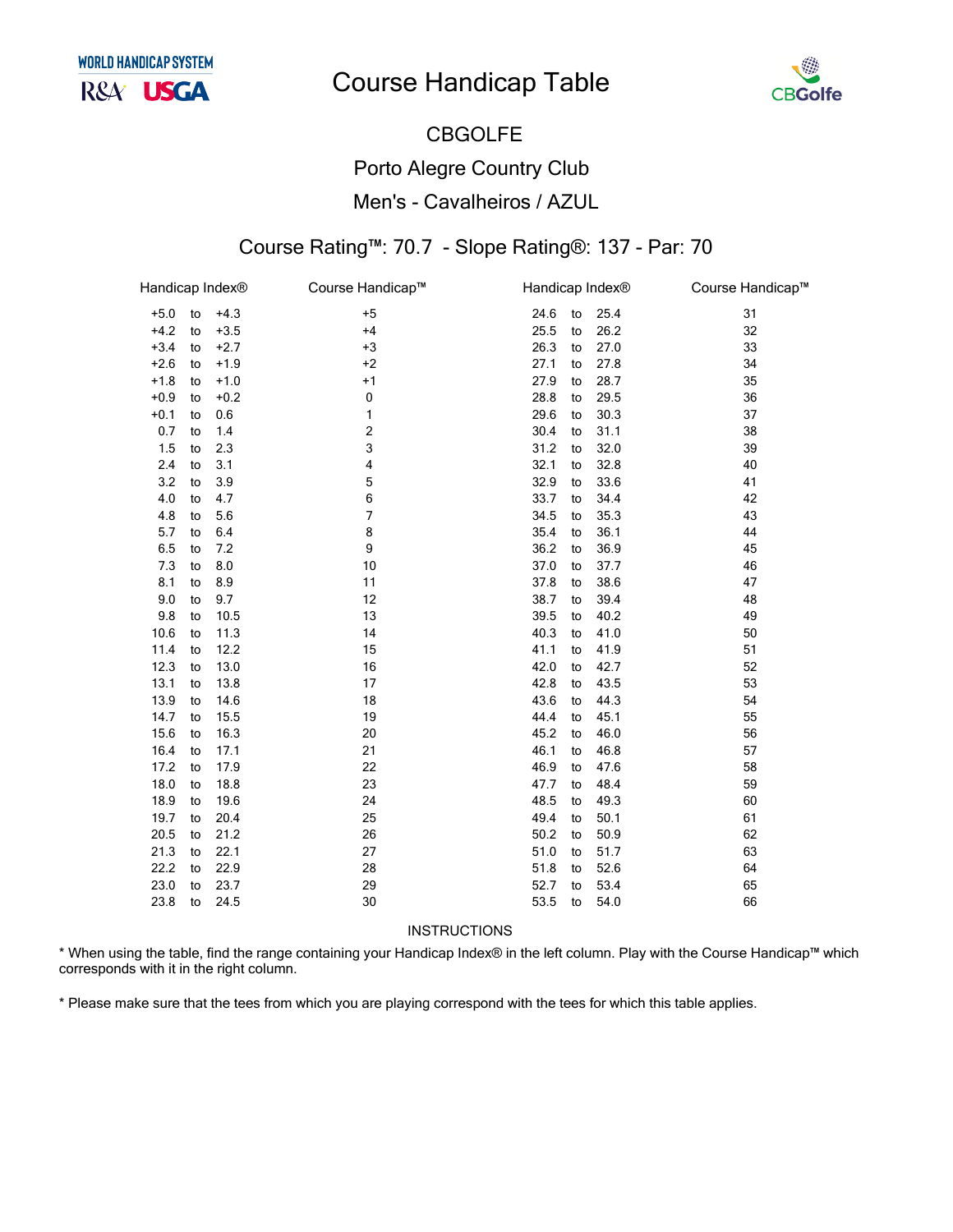

## CBGOLFE Porto Alegre Country Club Men's - Cavalheiros / BRANCO

#### Course Rating™: 69.7 - Slope Rating®: 132 - Par: 70

| Handicap Index <sup>®</sup> |    |        | Course Handicap™ | Handicap Index® |    |      | Course Handicap™ |
|-----------------------------|----|--------|------------------|-----------------|----|------|------------------|
| $+5.0$                      | to | $+4.5$ | $+6$             | 24.7            | to | 25.5 | 29               |
| $+4.4$                      | to | $+3.6$ | $+5$             | 25.6            | to | 26.3 | 30               |
| $+3.5$                      | to | $+2.8$ | $+4$             | 26.4            | to | 27.2 | 31               |
| $+2.7$                      | to | $+1.9$ | $+3$             | 27.3            | to | 28.0 | 32               |
| $+1.8$                      | to | $+1.1$ | $+2$             | 28.1            | to | 28.9 | 33               |
| $+1.0$                      | to | $+0.2$ | $+1$             | 29.0            | to | 29.7 | 34               |
| $+0.1$                      | to | 0.6    | 0                | 29.8            | to | 30.6 | 35               |
| 0.7                         | to | 1.5    | 1                | 30.7            | to | 31.5 | 36               |
| 1.6                         | to | 2.3    | 2                | 31.6            | to | 32.3 | 37               |
| 2.4                         | to | 3.2    | 3                | 32.4            | to | 33.2 | 38               |
| 3.3                         | to | 4.1    | 4                | 33.3            | to | 34.0 | 39               |
| 4.2                         | to | 4.9    | 5                | 34.1            | to | 34.9 | 40               |
| 5.0                         | to | 5.8    | 6                | 35.0            | to | 35.7 | 41               |
| 5.9                         | to | 6.6    | 7                | 35.8            | to | 36.6 | 42               |
| 6.7                         | to | 7.5    | 8                | 36.7            | to | 37.4 | 43               |
| 7.6                         | to | 8.3    | 9                | 37.5            | to | 38.3 | 44               |
| 8.4                         | to | 9.2    | 10               | 38.4            | to | 39.2 | 45               |
| 9.3                         | to | 10.1   | 11               | 39.3            | to | 40.0 | 46               |
| 10.2                        | to | 10.9   | 12               | 40.1            | to | 40.9 | 47               |
| 11.0                        | to | 11.8   | 13               | 41.0            | to | 41.7 | 48               |
| 11.9                        | to | 12.6   | 14               | 41.8            | to | 42.6 | 49               |
| 12.7                        | to | 13.5   | 15               | 42.7            | to | 43.4 | 50               |
| 13.6                        | to | 14.3   | 16               | 43.5            | to | 44.3 | 51               |
| 14.4                        | to | 15.2   | 17               | 44.4            | to | 45.1 | 52               |
| 15.3                        | to | 16.0   | 18               | 45.2            | to | 46.0 | 53               |
| 16.1                        | to | 16.9   | 19               | 46.1            | to | 46.9 | 54               |
| 17.0                        | to | 17.8   | 20               | 47.0            | to | 47.7 | 55               |
| 17.9                        | to | 18.6   | 21               | 47.8            | to | 48.6 | 56               |
| 18.7                        | to | 19.5   | 22               | 48.7            | to | 49.4 | 57               |
| 19.6                        | to | 20.3   | 23               | 49.5            | to | 50.3 | 58               |
| 20.4                        | to | 21.2   | 24               | 50.4            | to | 51.1 | 59               |
| 21.3                        | to | 22.0   | 25               | 51.2            | to | 52.0 | 60               |
| 22.1                        | to | 22.9   | 26               | 52.1            | to | 52.9 | 61               |
| 23.0                        | to | 23.7   | 27               | 53.0            | to | 53.7 | 62               |
| 23.8                        | to | 24.6   | 28               | 53.8            | to | 54.0 | 63               |

INSTRUCTIONS

\* When using the table, find the range containing your Handicap Index® in the left column. Play with the Course Handicap™ which corresponds with it in the right column.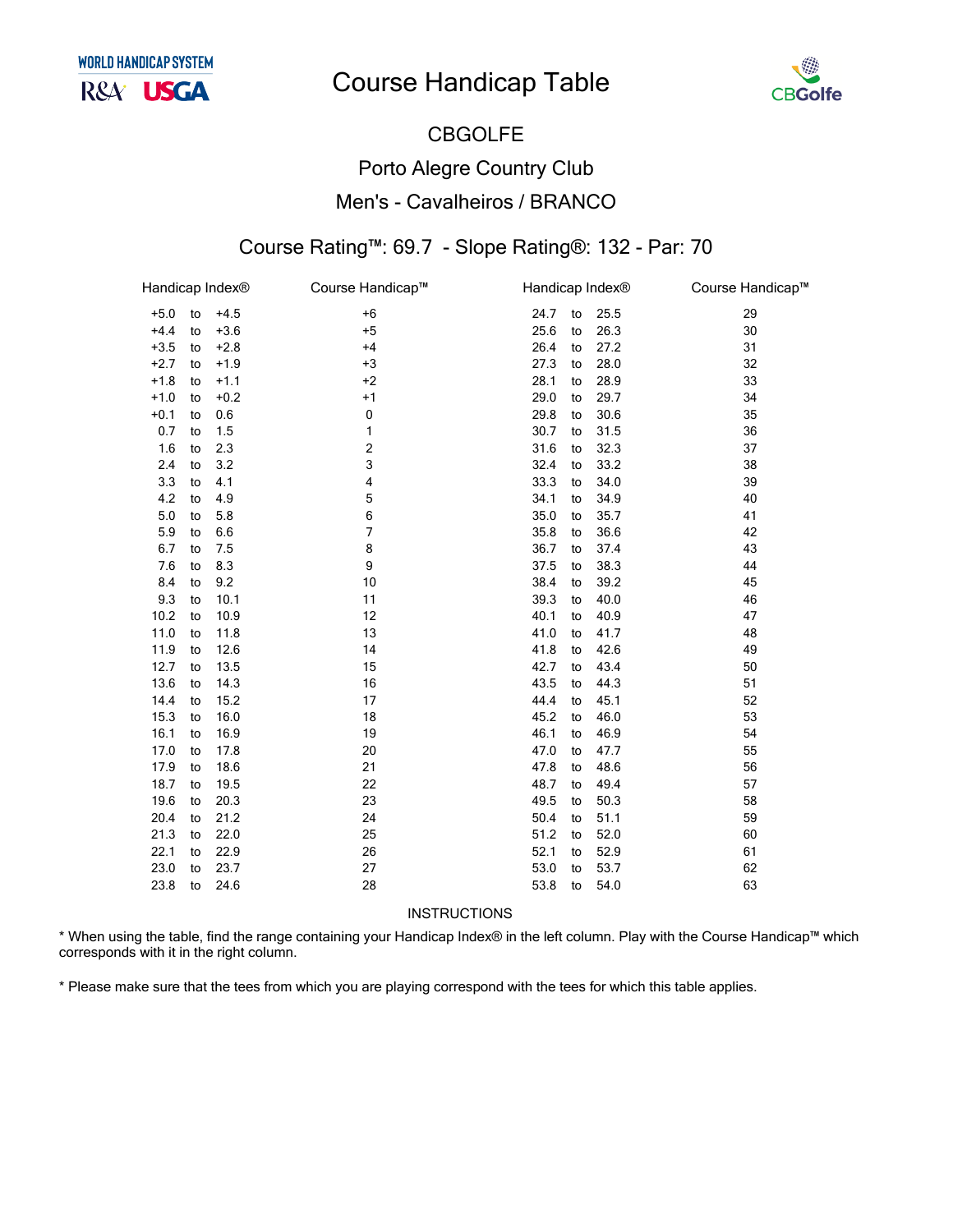

# CBGOLFE Porto Alegre Country Club Men's - Cavalheiros / AMARELO

#### Course Rating™: 67.8 - Slope Rating®: 125 - Par: 70

|        |    | Handicap Index® | Course Handicap™ | Handicap Index® |    |      | Course Handicap™ |
|--------|----|-----------------|------------------|-----------------|----|------|------------------|
| $+5.0$ | to | $+4.8$          | $+8$             | 24.2            | to | 25.0 | 25               |
| $+4.7$ | to | $+3.9$          | $+7$             | 25.1            | to | 25.9 | 26               |
| $+3.8$ | to | $+3.0$          | $+6$             | 26.0            | to | 26.8 | 27               |
| $+2.9$ | to | $+2.1$          | $+5$             | 26.9            | to | 27.7 | 28               |
| $+2.0$ | to | $+1.2$          | $+4$             | 27.8            | to | 28.6 | 29               |
| $+1.1$ | to | $+0.3$          | $+3$             | 28.7            | to | 29.5 | 30               |
| $+0.2$ | to | 0.6             | $+2$             | 29.6            | to | 30.4 | 31               |
| 0.7    | to | 1.5             | $+1$             | 30.5            | to | 31.3 | 32               |
| 1.6    | to | 2.4             | 0                | 31.4            | to | 32.2 | 33               |
| 2.5    | to | 3.3             | 1                | 32.3            | to | 33.1 | 34               |
| 3.4    | to | 4.2             | 2                | 33.2            | to | 34.0 | 35               |
| 4.3    | to | 5.1             | 3                | 34.1            | to | 34.9 | 36               |
| 5.2    | to | 6.0             | 4                | 35.0            | to | 35.8 | 37               |
| 6.1    | to | 6.9             | 5                | 35.9            | to | 36.7 | 38               |
| 7.0    | to | 7.8             | 6                | 36.8            | to | 37.6 | 39               |
| 7.9    | to | 8.7             | 7                | 37.7            | to | 38.6 | 40               |
| 8.8    | to | 9.6             | 8                | 38.7            | to | 39.5 | 41               |
| 9.7    | to | 10.5            | 9                | 39.6            | to | 40.4 | 42               |
| 10.6   | to | 11.4            | 10               | 40.5            | to | 41.3 | 43               |
| 11.5   | to | 12.3            | 11               | 41.4            | to | 42.2 | 44               |
| 12.4   | to | 13.2            | 12               | 42.3            | to | 43.1 | 45               |
| 13.3   | to | 14.1            | 13               | 43.2            | to | 44.0 | 46               |
| 14.2   | to | 15.0            | 14               | 44.1            | to | 44.9 | 47               |
| 15.1   | to | 16.0            | 15               | 45.0            | to | 45.8 | 48               |
| 16.1   | to | 16.9            | 16               | 45.9            | to | 46.7 | 49               |
| 17.0   | to | 17.8            | 17               | 46.8            | to | 47.6 | 50               |
| 17.9   | to | 18.7            | 18               | 47.7            | to | 48.5 | 51               |
| 18.8   | to | 19.6            | 19               | 48.6            | to | 49.4 | 52               |
| 19.7   | to | 20.5            | 20               | 49.5            | to | 50.3 | 53               |
| 20.6   | to | 21.4            | 21               | 50.4            | to | 51.2 | 54               |
| 21.5   | to | 22.3            | 22               | 51.3            | to | 52.1 | 55               |
| 22.4   | to | 23.2            | 23               | 52.2            | to | 53.0 | 56               |
| 23.3   | to | 24.1            | 24               | 53.1            | to | 53.9 | 57               |
|        |    |                 |                  | 54.0            | to | 54.0 | 58               |

**INSTRUCTIONS** 

\* When using the table, find the range containing your Handicap Index® in the left column. Play with the Course Handicap™ which corresponds with it in the right column.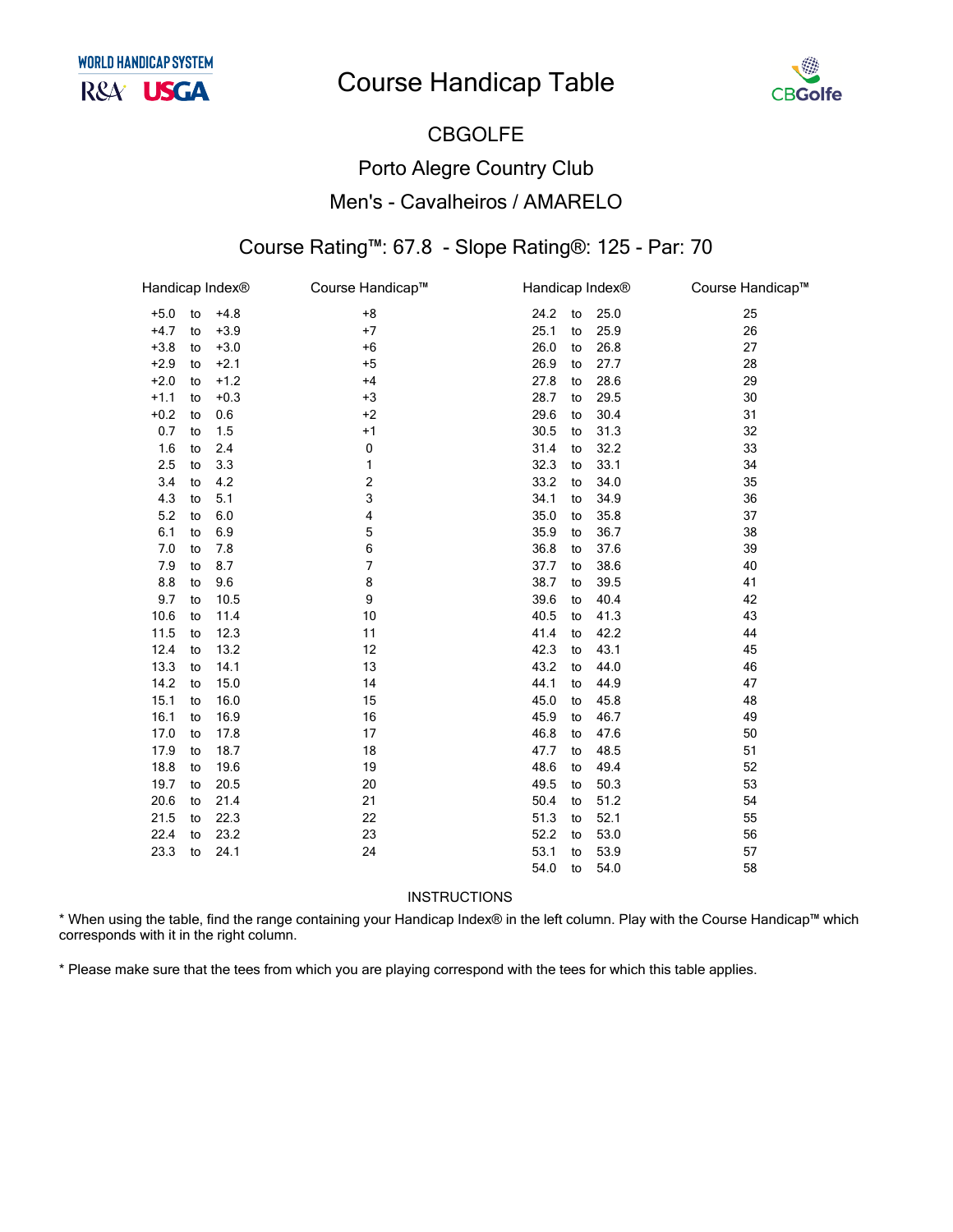

# CBGOLFE Porto Alegre Country Club Men's - Cavalheiros / Verde

#### Course Rating™: 66.4 - Slope Rating®: 122 - Par: 70

|        |    | Handicap Index® | Course Handicap™ | Handicap Index® |    |      | Course Handicap™ |
|--------|----|-----------------|------------------|-----------------|----|------|------------------|
| $+5.0$ | to | $+4.6$          | $+9$             | 24.2            | to | 25.1 | 23               |
| $+4.5$ | to | $+3.7$          | $+8$             | 25.2            | to | 26.0 | 24               |
| $+3.6$ | to | $+2.7$          | $+7$             | 26.1            | to | 26.9 | 25               |
| $+2.6$ | to | $+1.8$          | $+6$             | 27.0            | to | 27.8 | 26               |
| $+1.7$ | to | $+0.9$          | $+5$             | 27.9            | to | 28.8 | 27               |
| $+0.8$ | to | 0.0             | $+4$             | 28.9            | to | 29.7 | 28               |
| 0.1    | to | 1.0             | $+3$             | 29.8            | to | 30.6 | 29               |
| 1.1    | to | 1.9             | $+2$             | 30.7            | to | 31.5 | 30               |
| 2.0    | to | 2.8             | $+1$             | 31.6            | to | 32.5 | 31               |
| 2.9    | to | 3.7             | $\pmb{0}$        | 32.6            | to | 33.4 | 32               |
| 3.8    | to | 4.7             | 1                | 33.5            | to | 34.3 | 33               |
| 4.8    | to | 5.6             | $\overline{c}$   | 34.4            | to | 35.2 | 34               |
| 5.7    | to | 6.5             | 3                | 35.3            | to | 36.2 | 35               |
| 6.6    | to | 7.5             | 4                | 36.3            | to | 37.1 | 36               |
| 7.6    | to | 8.4             | 5                | 37.2            | to | 38.0 | 37               |
| 8.5    | to | 9.3             | 6                | 38.1            | to | 38.9 | 38               |
| 9.4    | to | 10.2            | 7                | 39.0            | to | 39.9 | 39               |
| 10.3   | to | 11.2            | 8                | 40.0            | to | 40.8 | 40               |
| 11.3   | to | 12.1            | 9                | 40.9            | to | 41.7 | 41               |
| 12.2   | to | 13.0            | 10               | 41.8            | to | 42.6 | 42               |
| 13.1   | to | 13.9            | 11               | 42.7            | to | 43.6 | 43               |
| 14.0   | to | 14.9            | 12               | 43.7            | to | 44.5 | 44               |
| 15.0   | to | 15.8            | 13               | 44.6            | to | 45.4 | 45               |
| 15.9   | to | 16.7            | 14               | 45.5            | to | 46.4 | 46               |
| 16.8   | to | 17.6            | 15               | 46.5            | to | 47.3 | 47               |
| 17.7   | to | 18.6            | 16               | 47.4            | to | 48.2 | 48               |
| 18.7   | to | 19.5            | 17               | 48.3            | to | 49.1 | 49               |
| 19.6   | to | 20.4            | 18               | 49.2            | to | 50.1 | 50               |
| 20.5   | to | 21.3            | 19               | 50.2            | to | 51.0 | 51               |
| 21.4   | to | 22.3            | 20               | 51.1            | to | 51.9 | 52               |
| 22.4   | to | 23.2            | 21               | 52.0            | to | 52.8 | 53               |
| 23.3   | to | 24.1            | 22               | 52.9            | to | 53.8 | 54               |
|        |    |                 |                  | 53.9            | to | 54.0 | 55               |

INSTRUCTIONS

\* When using the table, find the range containing your Handicap Index® in the left column. Play with the Course Handicap™ which corresponds with it in the right column.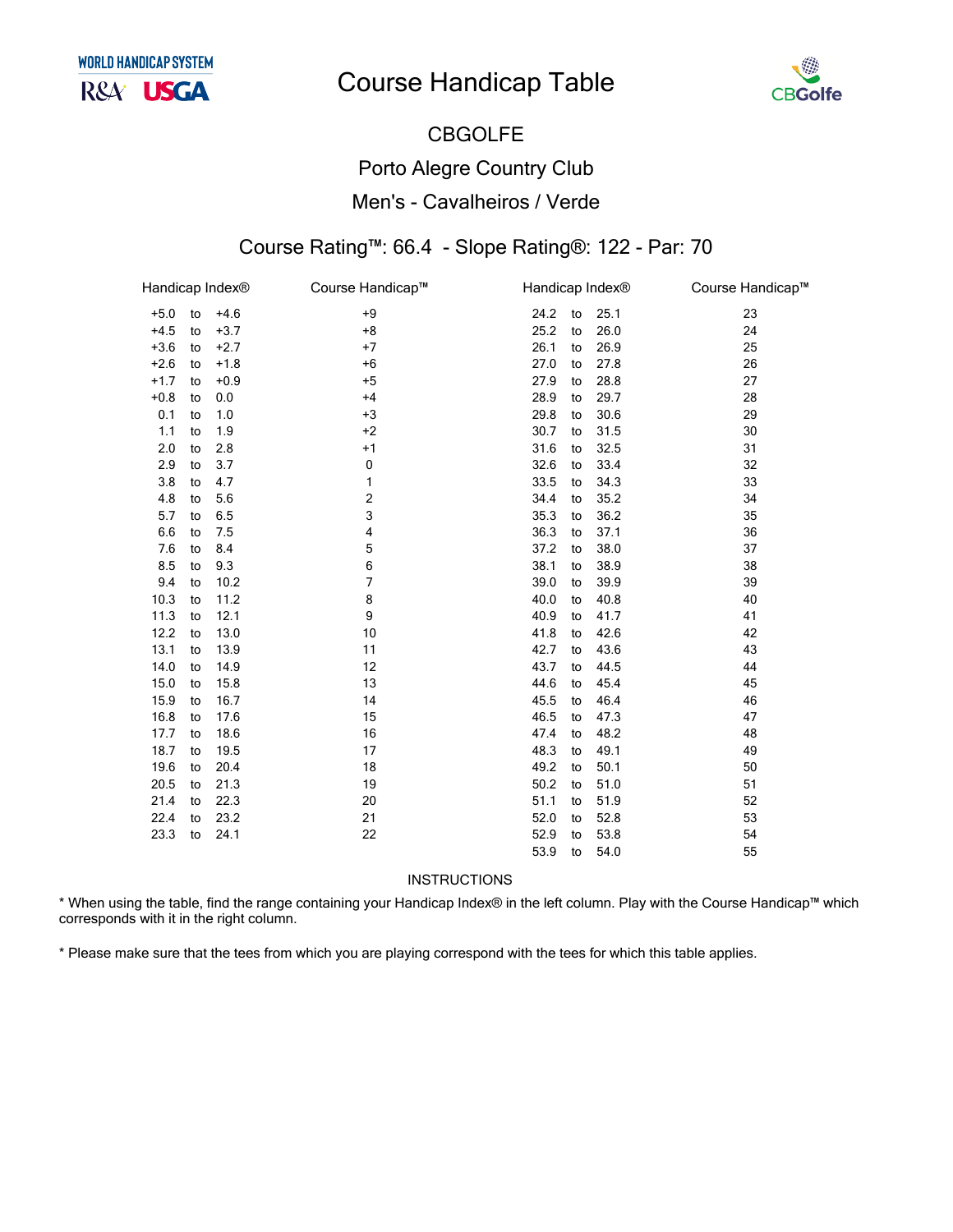

## CBGOLFE Porto Alegre Country Club Women's - Damas / VERDE

#### Course Rating™: 71.7 - Slope Rating®: 133 - Par: 71

|        |    | Handicap Index® | Course Handicap™ | Handicap Index® |    |      | Course Handicap™ |
|--------|----|-----------------|------------------|-----------------|----|------|------------------|
| $+5.0$ | to | $+4.5$          | $+5$             | 24.5            | to | 25.3 | 30               |
| $+4.4$ | to | $+3.6$          | $+4$             | 25.4            | to | 26.1 | 31               |
| $+3.5$ | to | $+2.8$          | $+3$             | 26.2            | to | 27.0 | 32               |
| $+2.7$ | to | $+1.9$          | $+2$             | 27.1            | to | 27.8 | 33               |
| $+1.8$ | to | $+1.1$          | $+1$             | 27.9            | to | 28.7 | 34               |
| $+1.0$ | to | $+0.2$          | 0                | 28.8            | to | 29.5 | 35               |
| $+0.1$ | to | 0.6             | 1                | 29.6            | to | 30.4 | 36               |
| 0.7    | to | 1.5             | 2                | 30.5            | to | 31.2 | 37               |
| 1.6    | to | 2.3             | 3                | 31.3            | to | 32.1 | 38               |
| 2.4    | to | 3.2             | 4                | 32.2            | to | 32.9 | 39               |
| 3.3    | to | 4.0             | 5                | 33.0            | to | 33.8 | 40               |
| 4.1    | to | 4.9             | 6                | 33.9            | to | 34.6 | 41               |
| 5.0    | to | 5.7             | 7                | 34.7            | to | 35.5 | 42               |
| 5.8    | to | 6.6             | 8                | 35.6            | to | 36.3 | 43               |
| 6.7    | to | 7.4             | 9                | 36.4            | to | 37.2 | 44               |
| 7.5    | to | 8.3             | 10               | 37.3            | to | 38.0 | 45               |
| 8.4    | to | 9.1             | 11               | 38.1            | to | 38.9 | 46               |
| 9.2    | to | 10.0            | 12               | 39.0            | to | 39.7 | 47               |
| 10.1   | to | 10.8            | 13               | 39.8            | to | 40.6 | 48               |
| 10.9   | to | 11.7            | 14               | 40.7            | to | 41.4 | 49               |
| 11.8   | to | 12.5            | 15               | 41.5            | to | 42.3 | 50               |
| 12.6   | to | 13.4            | 16               | 42.4            | to | 43.1 | 51               |
| 13.5   | to | 14.2            | 17               | 43.2            | to | 44.0 | 52               |
| 14.3   | to | 15.1            | 18               | 44.1            | to | 44.8 | 53               |
| 15.2   | to | 15.9            | 19               | 44.9            | to | 45.7 | 54               |
| 16.0   | to | 16.8            | 20               | 45.8            | to | 46.5 | 55               |
| 16.9   | to | 17.6            | 21               | 46.6            | to | 47.4 | 56               |
| 17.7   | to | 18.5            | 22               | 47.5            | to | 48.2 | 57               |
| 18.6   | to | 19.3            | 23               | 48.3            | to | 49.1 | 58               |
| 19.4   | to | 20.2            | 24               | 49.2            | to | 49.9 | 59               |
| 20.3   | to | 21.0            | 25               | 50.0            | to | 50.8 | 60               |
| 21.1   | to | 21.9            | 26               | 50.9            | to | 51.6 | 61               |
| 22.0   | to | 22.7            | 27               | 51.7            | to | 52.5 | 62               |
| 22.8   | to | 23.6            | 28               | 52.6            | to | 53.3 | 63               |
| 23.7   | to | 24.4            | 29               | 53.4            | to | 54.0 | 64               |

INSTRUCTIONS

\* When using the table, find the range containing your Handicap Index® in the left column. Play with the Course Handicap™ which corresponds with it in the right column.